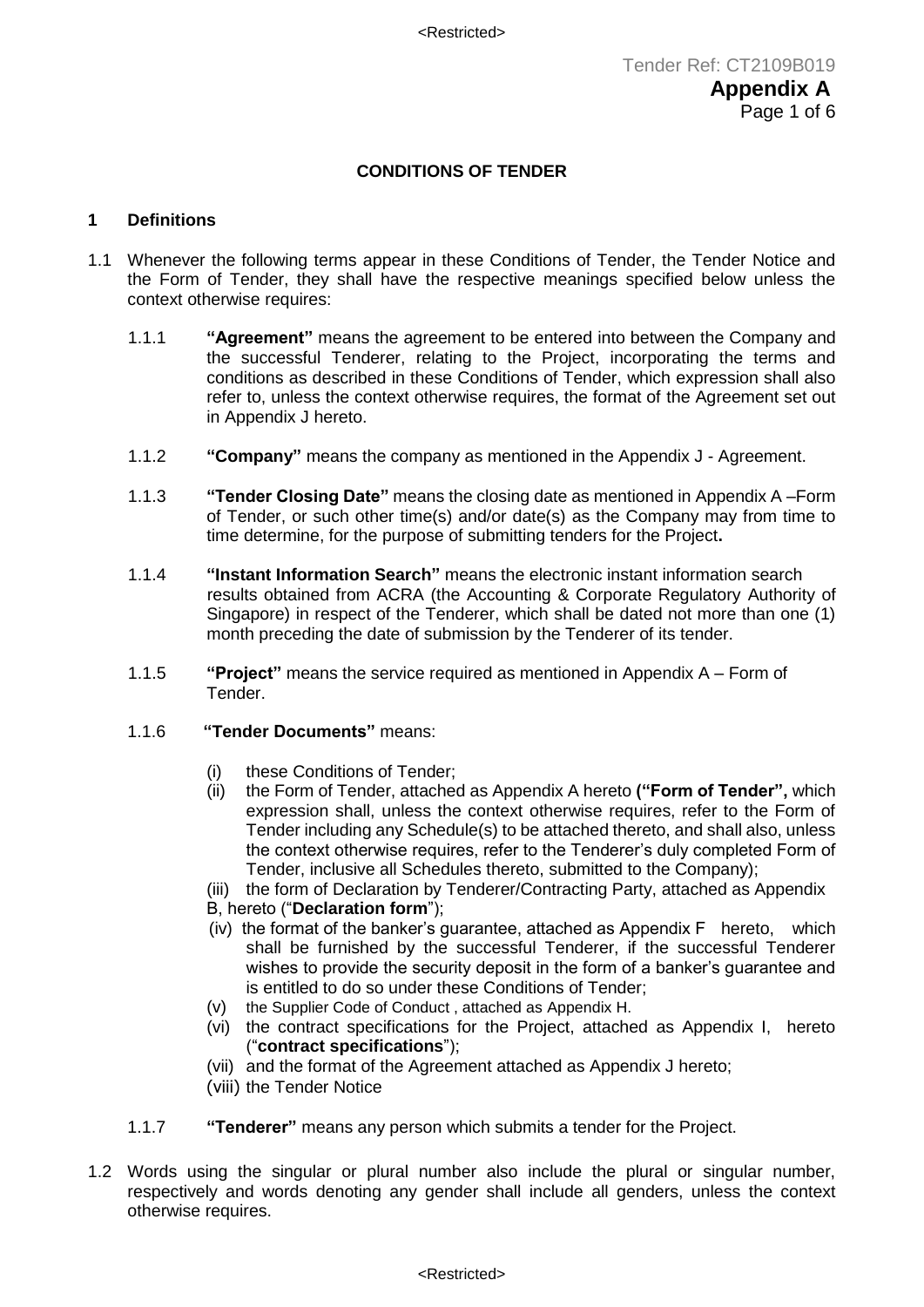- 1.3 References to any person include, as appropriate, any individual, firm, corporation, trust, estate, unincorporated association, governmental, statutory, judicial, administrative or regulatory authority or body, wheresoever resident, incorporated or established.
- 1.4 The headings in these Conditions of Tender are inserted for convenience only and shall be ignored in construing the terms contained herein.

# **2 General**

- 2.1 The information contained in these Conditions of Tender is to instruct and guide the Tenderer in the submission of its tender for the Project. The Tenderer shall comply with all the terms and conditions set out in these Conditions of Tender in the submission of any tender for the Project. Failure to comply with or breach of any of the terms and conditions set out in these Conditions of Tender may, at the Company's sole discretion, result in the tender submitted by the Tenderer being disqualified and rejected by the Company, or the Tenderer being disqualified from participating in future tender exercises conducted by the Company or any of the other SATS group companies.
- 2.2 In consideration of the Company making available the Tender Documents to the Tenderer and agreeing to consider the Tenderer's tender if duly submitted in accordance with these Conditions of Tender, the Tenderer agrees that these Conditions of Tender shall be binding on the Tenderer.
- 2.3 For the avoidance of doubt, nothing in the Tender Documents shall comprise an offer from the Company to a Tenderer.

#### **3 Tender Documents**

- 3.1 It is the sole responsibility of the Tenderer to examine and understand the Tender Documents and to verify their completeness. In the event that there are any page(s) or document(s) obviously missing from or erroneously inserted in the documents supplied to the Tenderer, the Tenderer shall apply in good time to the Company to have any such discrepancy rectified, and in any event, well before the Tender Closing Date.
- 3.2 Should there be any doubt whatsoever on the part of the Tenderer as to the precise meaning or interpretation of any part of the Tender Documents, or as to anything to be done or not done by the Tenderer, or as to any other matter or thing, the Tenderer shall notify the Company in writing in good time before the Tender Closing Date.
- 3.3 Any explanations, modifications or extensions which the Company may wish to make to the Tender Documents shall be by way of a document entitled "Tender Addendum" which will be made available by the Company on the SATS Website: [http://www.sats.com.sg,](http://www.sats.com.sg/) and will form part of the Tender Documents. All tenders subsequently received will be deemed to have been based on the Tender Documents including all Tender Addenda (if any) issued by the Company.
- 3.4 All notices and other communications that the Company may wish to make to Tenderers generally in connection with the tender shall also be made available by the Company on the SATS Website: [http://www.sats.com.sg](http://www.sats.com.sg/) .
- 3.5 It shall be the responsibility of the Tenderer to check the SATS Website: http://www.sats.com.sg, from time to time and just before the submission of its tender, to ensure that it has accessed and read and understood all relevant Tender Addenda, notices and other communications.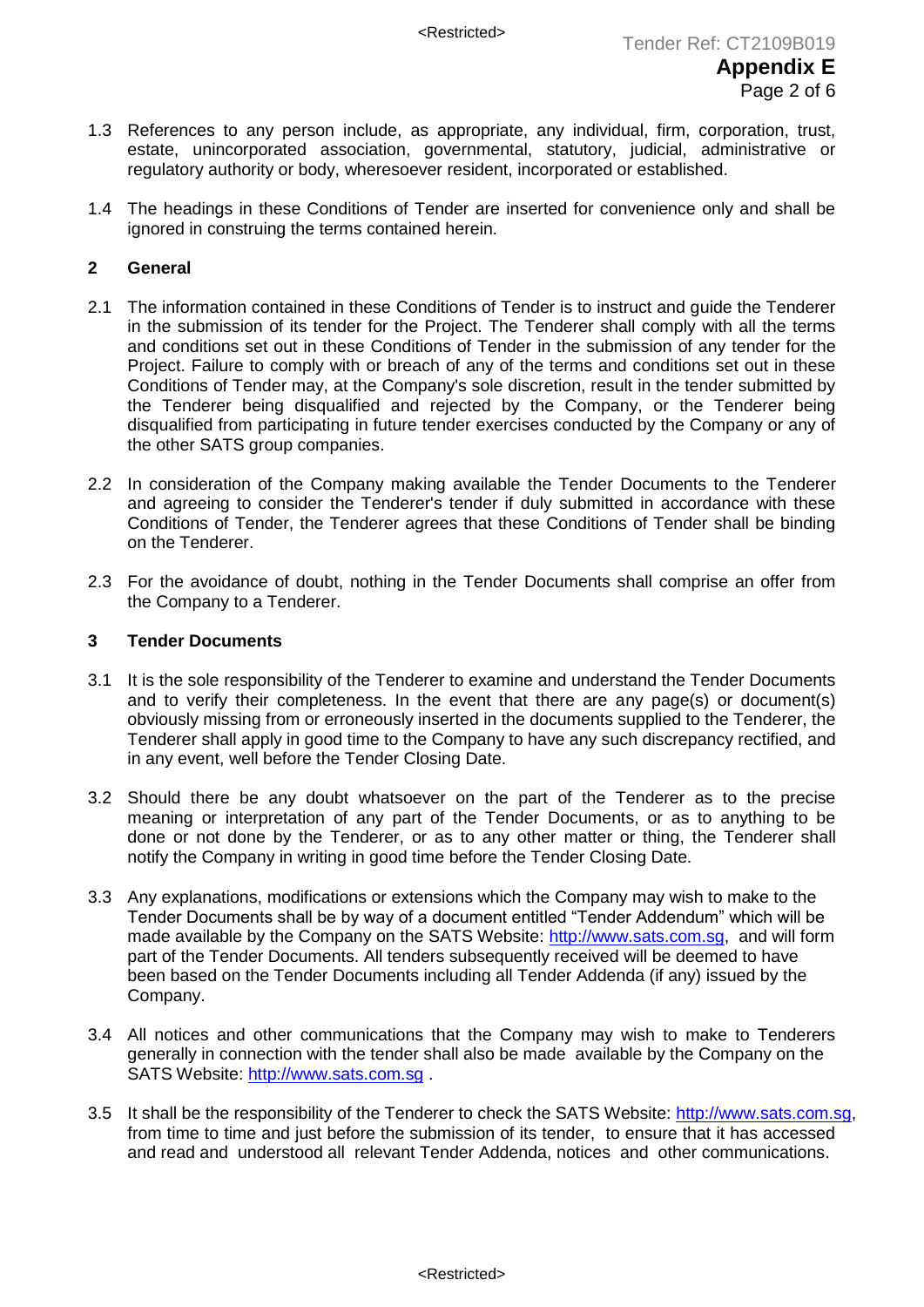### **4 Gifts, Inducements and Rewards**

4.1 Without prejudice to the terms in the Supplier Code Of Conduct, the Tenderer shall not, and shall ensure that the Tenderer's officers, servants and agents do not, directly or indirectly offer or give or agree to give to any person any gift or consideration of any kind as an inducement or reward for doing or forbearing to do or for having done or forborne to do, any action in relation to the award of the tender, or for showing or forbearing to show favour to any person in relation to the award of the tender, whether or not such action shall comprise an offence under Chapter IX of the Penal Code (Chapter 224) or the Prevention of Corruption Act (Chapter 241).

# **5 Responsibility of the Tenderer**

- 5.1 It is the sole responsibility of the Tenderer to:
	- 5.1.1 familiarise itself with the premises at which the Project will be conducted (where applicable) and any relevant fixtures, fittings and equipment thereat to be utilised or that may otherwise be relevant in connection with the Project;
	- 5.1.2 make all relevant investigations in relation to the performance of its obligations pursuant to the Agreement; and
	- 5.1.3 obtain and verify any and all information required by it for the purpose of completing the Form of Tender, prior to submitting its tender for the Project.
- 5.2 The Company makes no representation or warranty as to the accuracy or completeness of any information (including without limitation any information set out in the Tender Documents) given or made available to the Tenderer by it or on its behalf and shall have no liability whatsoever in respect of such information.
- 5.3 Each tender shall be made on the basis that in making the tender, the Tenderer does not rely on any representation or warranty (whether verbal or in writing, conveyed by email or fax or other form of correspondence) made by or on behalf of the Company or any of the Company's officers, servants or agents, whether at a briefing to tenderers conducted by the Company or over the telephone pursuant to the Tenderer's enquiry, or otherwise, but has relied entirely on the Tenderer's own enquiries, inspections, investigations and due diligence. and the Company may accept any tender submitted by the Tenderer without entertaining any request by the Tenderer to alter its tender or for extra payment, whether on grounds of misinformation, insufficient or inaccurate information or otherwise*.*

### **6 Completion of Tender**

- 6.1 The Tenderer shall complete the Form of Tender (including the document(s) to be attached as Schedule(s) to the Form of Tender) by inserting all relevant information and details in the spaces provided for the purpose and shall sign and date the Form of Tender and such Schedule(s).
- 6.2 All entries in the Form of Tender must be properly and legibly filled and completed and in indelible ink.
- 6.3 All prices and amounts in the Schedule to the Form of Tender shall be tendered in Singapore Dollars and shall be exclusive of any goods and services tax that may be payable under the Goods and Services Tax Act (Chapter 117A). Where applicable, the Company shall bear any goods and services tax levied on the sums payable to the successful Tenderer pursuant to the Agreement.
- 6.4 Any alteration to any matter in the Form of Tender shall be made by crossing out the incorrect information and by writing in the revised information above the same. Each alteration shall be countersigned by the Tenderer or its authorised signatory who signs the tender on behalf of the Tenderer.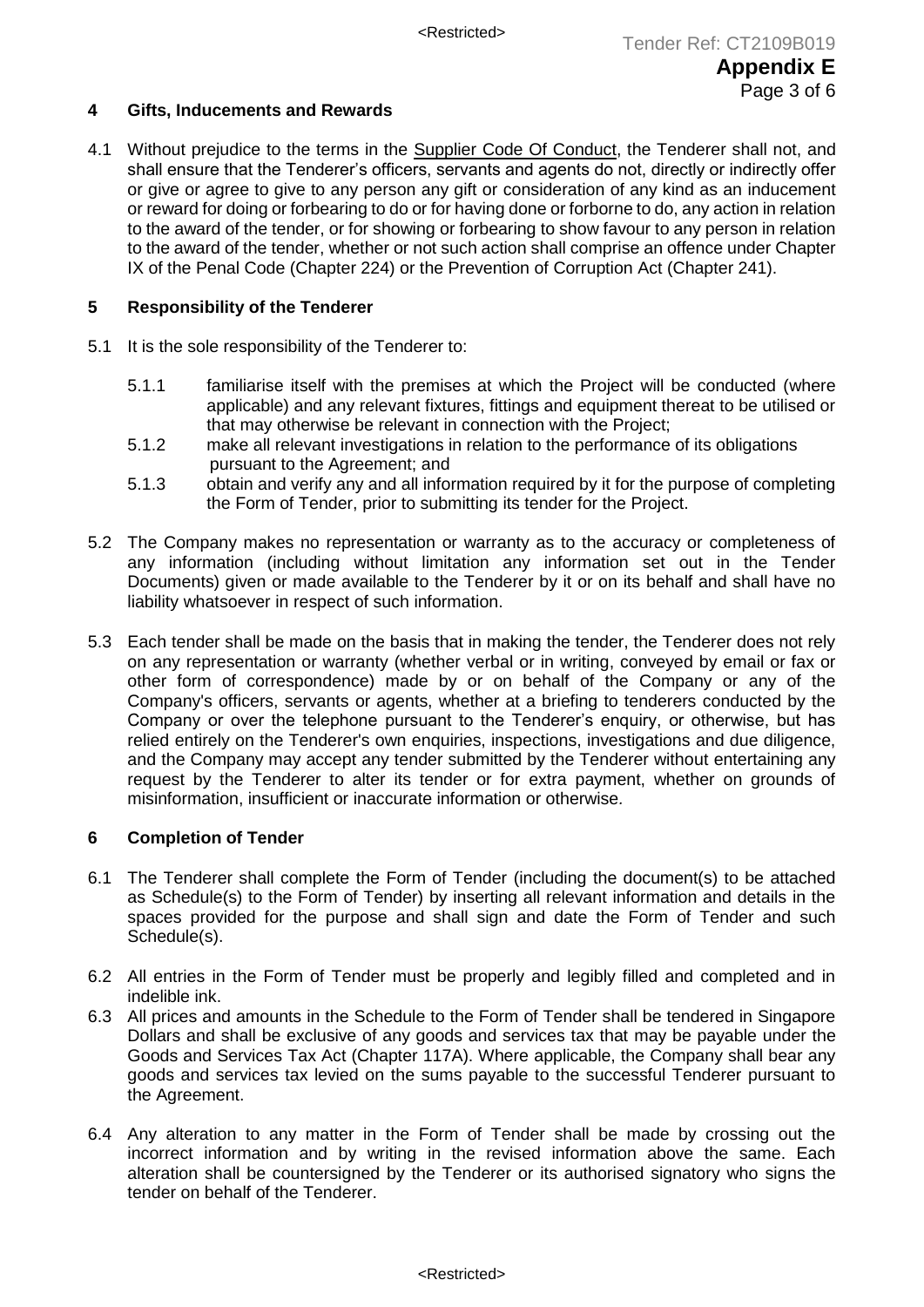# **7 Goods and Services Tax**

7.1 The Tenderer shall state in the Form of Tender whether the Tenderer is registered under the Goods and Services Tax Act (Chapter 117A). If the Tenderer is so registered, the Tenderer shall state its registration number for goods and services tax purposes.

# **8 Submission of Tenders**

- 8.1 The following documents are to be submitted:
	- (a) Form of Tender Appendix A (inclusive of any Schedules), duly completed and signed by the Tenderer.
	- (b) Declaration Form Appendix B duly completed and signed by the Tenderer
	- (c) Confirmation Form Appendix C duly completed and signed by the Tenderer.
	- (d) Schedule of Rates Appendix D duly completed and signed by the Tenderer.
	- (e) Instant Information Search (ACRA);
	- (f) BizSafe Level 3 certification or its equivalent
	- (g) Business continuity plan. Vendor should submit the BCM certification (ISO 22301) or its equivalent if they are certified.
	- (h) a comprehensive business/company profile of the Tenderer and a record of its current and past two (2) years' contracts with various companies in Singapore; and
- 8.2 In submitting its tender, the Tenderer shall not make or propose any variations, modifications or amendments to any of the terms and conditions contained in the Tender Documents, and any such variation, modification or amendment may be result in the tender being disqualified by the Company, unless otherwise determined by the Company.

### **9 Validity and Acceptance of Tender**

- 9.1 Any tender submitted by the Tenderer shall constitute an irrevocable offer to the Company by the Tenderer to provide the goods and/or services to the Company as comprised in the Project and more particularly described in the contract specifications, on the terms and conditions set out in the Tender Documents including without limitation the Agreement and the contract specifications, at the pricing and terms as set out in the Tenderer's Form of Tender (including any Schedule(s) thereto) and the Supplier Code of Conduct. Such offer shall be irrevocable and remain open, valid and binding on the Tenderer for the period from the date of its submission to the Company until the expiry of 9 months after the Tender Closing Date. Any purported revocation or withdrawal of the Tenderer's tender shall be invalid.
- 9.2 (Notwithstanding any such purported revocation or withdrawal, if any,) the Company may accept the Tenderer's tender at any time during such 9 month period and any such unqualified acceptance by the Company shall form a binding contract between the Company and the successful Tenderer on the terms and conditions of the Agreement and the contract specifications (notwithstanding that the formal Agreement or contract may not have been signed).
- 9.3 However, without prejudice to Paragraph 9.2 hereof, if the Company accepts the Tenderer's tender, the Tenderer shall be bound to execute the Agreement with the Company, in the format and on the terms and conditions set out in Appendix J hereto incorporating the contract specifications, both subject to such variations, modifications or amendments as the Company may reasonably require, and incorporating the details in the Form of Tender submitted by the Tenderer and any other terms and conditions agreed between the Company and the successful Tenderer. The Tenderer shall return the duly executed Agreement to the Company within the period specified by the Company, which shall be in any event before the commencement of the term of the Agreement.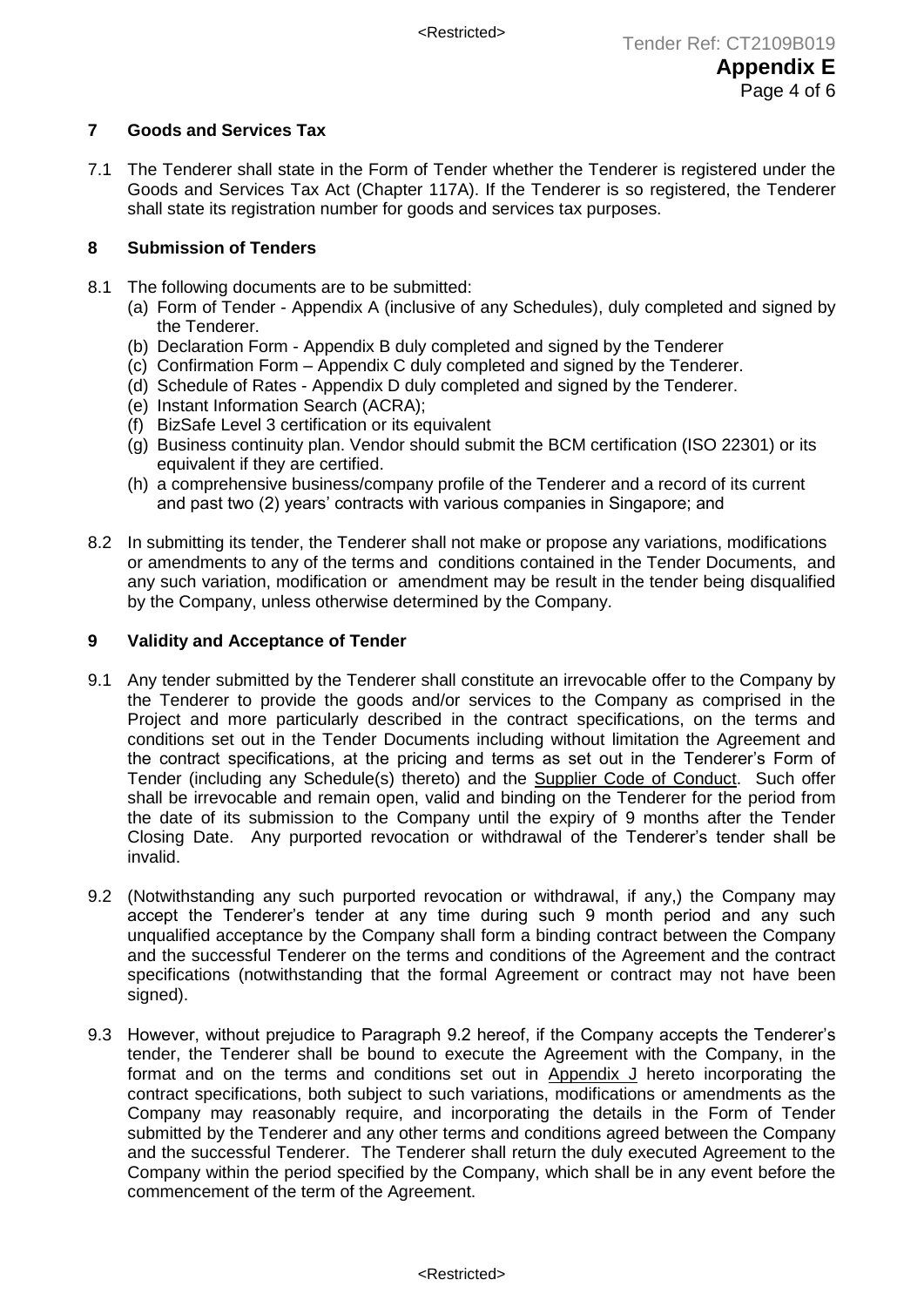# **10 Conditions regarding Acceptance of Tender**

- 10.1 The Company need not consider any tender unless it has been made in accordance with these Conditions of Tender but the Company may at its absolute discretion consider and/or accept any tender.
- 10.2 The Company shall not be bound to accept the lowest or any tender and reserves the right to reject any or all tenders without assigning any reason therefore.
- 10.3 The Company reserves the right to accept any tender in whole or in part.
- 10.4 Any tender may be accepted by the Company's award letter posted to the Tenderer's address stated in the Form of Tender submitted by the Tenderer. The date of such posting shall be deemed the date of acceptance of the tender notwithstanding that the Company's award letter may be lost or returned through the post.

### **11 Security Deposit and (where applicable) Insurance Policies**

11.1 The successful Tenderer shall be required to furnish a security deposit equivalent to 5% of the annual value of the Agreement as calculated and determined by the Company. The security deposit and (where applicable) all insurance policies required to be furnished by the Contractor as stipulated in the Agreement shall be furnished within the time specified in the Company's award letter which shall in any event be before the commencement of the term of the Agreement. The security deposit shall be furnished in cash or cheque, or, at the Tenderer's option, only in the case where the security deposit amount is equal to or exceeds SGD2,000, by way of banker's guarantee issued by a bank in Singapore acceptable to the Company, on the terms as set out in the specimen banker's guarantee attached as Appendix F.

# **12 Miscellaneous**

- 12.1 The Company shall not be liable howsoever for any costs or expenses whatsoever incurred directly or indirectly by any Tenderer in preparing or submitting its tender.
- 12.2 The information contained in the Tender Documents and any other documents supplied to the Tenderer is confidential and proprietary in nature and may not be used otherwise than for the purpose of submitting a tender to the Company, nor disclosed to any person, unless expressly authorised otherwise by the Company. The Tenderer shall not disclose its participation in the tender for the Project or any information in relation thereto or any drawings, specifications, data or documents whatsoever in connection therewith.
- 12.3 After the Tender Closing Date, the Tenderer shall not communicate directly or indirectly with the Company or any of the other SATS group companies or any of their officers, servants or agents with regard to the progress of the tender.
- 12.4 The Tenderer shall inform the Company of any changes to the particulars of the Tenderer's business/company, from that shown in the Instant Information Search submitted to the Company, including without limitation changes to its business or company name or changes to the particulars of its owners, managers, directors or shareholders, which may take place at any time after the date of submission of the tender, and (where applicable) during the term of the Agreement.
- 12.5 The Tender Documents and all tenders shall be subject to and governed by the laws of Singapore and the Tenderer submits to the non-exclusive jurisdiction of the courts of Singapore.